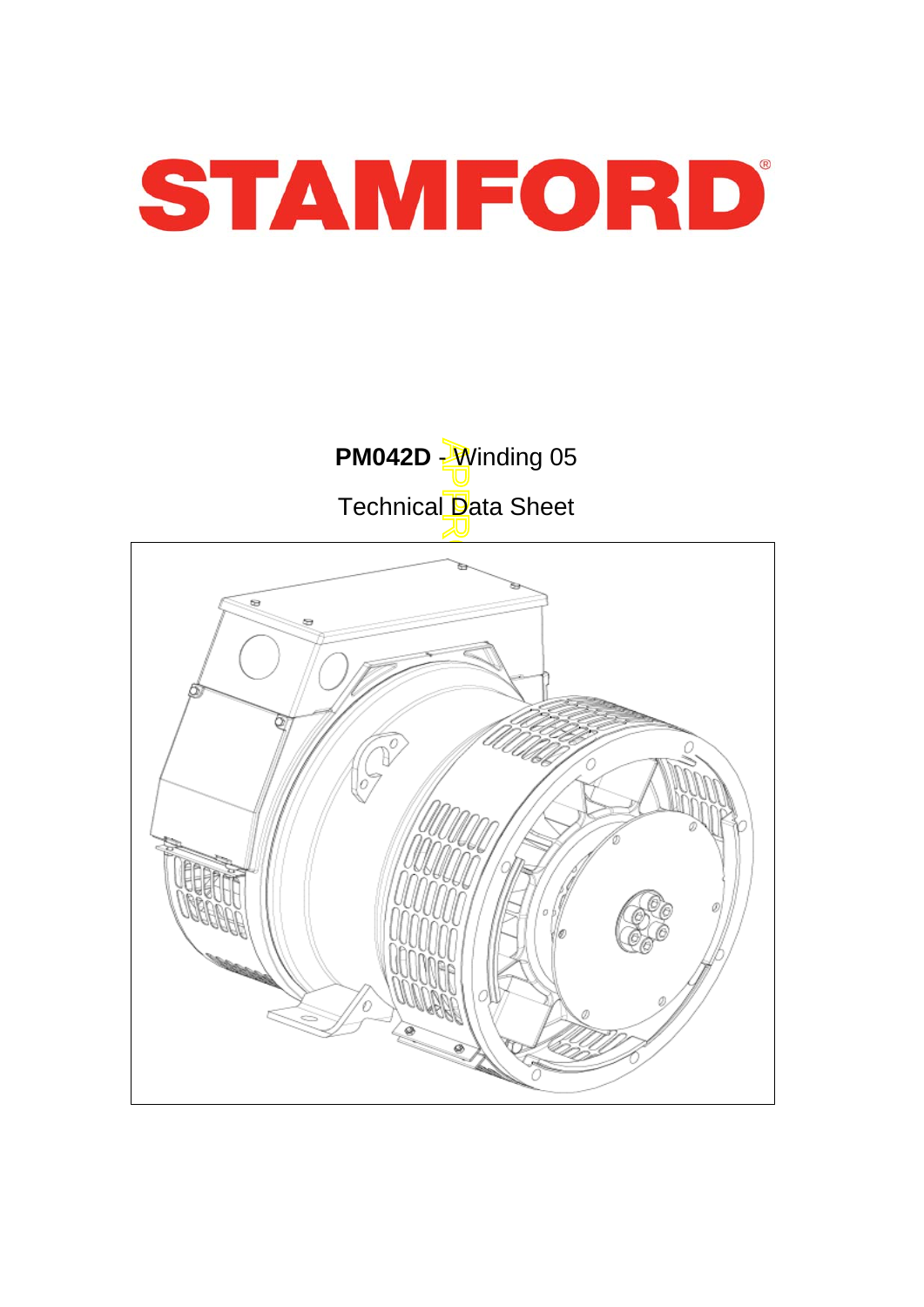## PM042D **SPECIFICATIONS & OPTIONS**



## **STANDARDS**

Marine generators may be certified to Lloyds, DnV, Bureau Veritas, ABS, Germanischer-Lloyd or RINA.

Other standards and certifications can be considered on request.

### **VOLTAGE REGULATOR**

#### **AS480 AVR**

With this self-excited system the main stator provides power via the AVR to the exciter stator. The high efficiency semi-conductors of the AVR ensure positive build-up from initial low levels of residual voltage.

The exciter rotor output is fed to the main rotor through a three-phase full-wave bridge rectifier. The rectifier is protected by a surge suppressor against surges caused, fo r example, by short circuit or out-of-phase paralleling. The AS480 will support limited accessories, RFI suppession remote voltage trimmer and for the P1 range only a 'droop' Current Transformer (CT) to permit parallel operation with other ac generators.

The AVR can be fitted to either side of the generator in its own housing in the non-drive end bracket.

#### **Excitation Boost System (EBS)**

The EBS is a single, self-contained unit, attached to the non-drive end of the generator.

APPROVED DOCUMENT The EBS unit consists of the Excitation Boost Controller (EBC) and an Excitation Boost Generator (EBG). Under fault conditions, or when the generator is subjected to a large impact load such as a motor starting, the generator voltage will drop. The EBC senses the drop in voltage and engages the output power of the EBG. This additional power feeds the generator's excitation system, supporting the load until breaker discrimination can remove the fault or enable the generator to pick up a motor and drive the voltage recovery.

## **WINDINGS & ELECTRICAL PERFORMANCE**

All generator stators are wound to 2/3 pitch. This eliminates triplen (3rd, 9th, 15th …) harmonics on the voltage waveform and is found to be the optimum design for trouble-free supply of non-linear loads. The 2/3 pitch design avoids excessive neutral currents sometimes seen with higher winding pitches, when in parallel with the mains. A fully connected damper winding reduces oscillations during paralleling. This winding, with the 2/3 pitch and carefully selected pole and tooth designs, ensures very low waveform distortion.

## **TERMINALS & TERMINAL BOX**

Dedicated Single Phase generators have 4 ends brought out to the terminals, which are mounted at the non-drive end of the generator. A sheet steel terminal box contains provides ample space for the customers' wiring and gland arrangements. Alternative terminal boxes are available fo r customers who want to fit additional components in the terminal box.

## **SHAFT & KEYS**

All generator rotors are dynamically balanced to better than BS6861:Part 1 Grade 2.5 for minimum vibration in operation. Two bearing generators are balanced with a half key.

#### **INSULATION / IMPREGNATION**

The insulation system is class 'H'.

All wound components are impregnated with materials and processes designed specifically to provide the high build required for static windings and the high mechanical strength required for rotating components.

## **QUALITY ASSURANCE**

Generators are manufactured using production procedures having a quality assurance level to BS EN ISO 9001.

The stated voltage regulation may not be maintained in the presence of certain radio transmitted signals. Any change in performance will fall within the limits of Criteria B' of EN 61000-6-2:2001. At no time will the steady-state voltage regulation exceed 2%.

## **DE RATES**

All values tabulated on page 6 are subiect to the following reductions

5% when air inlet filters are fitted.

3% for every 500 metres by which the operating altitude exceeds 1000 metres above mean sea level.

3% for every 5°C by which the operational ambient temperature exceeds 50°C.

 Note: Requirement for operating in an ambient exceeding 60°C must be referred to the factory.

5% For reverse rotation (Standard rotation CW when viewed from DE)

*NB Continuous development of our products entitles us to change specification details without notice, therefore they must not be regarded as binding.* 

*Front cover drawing typical of product range.*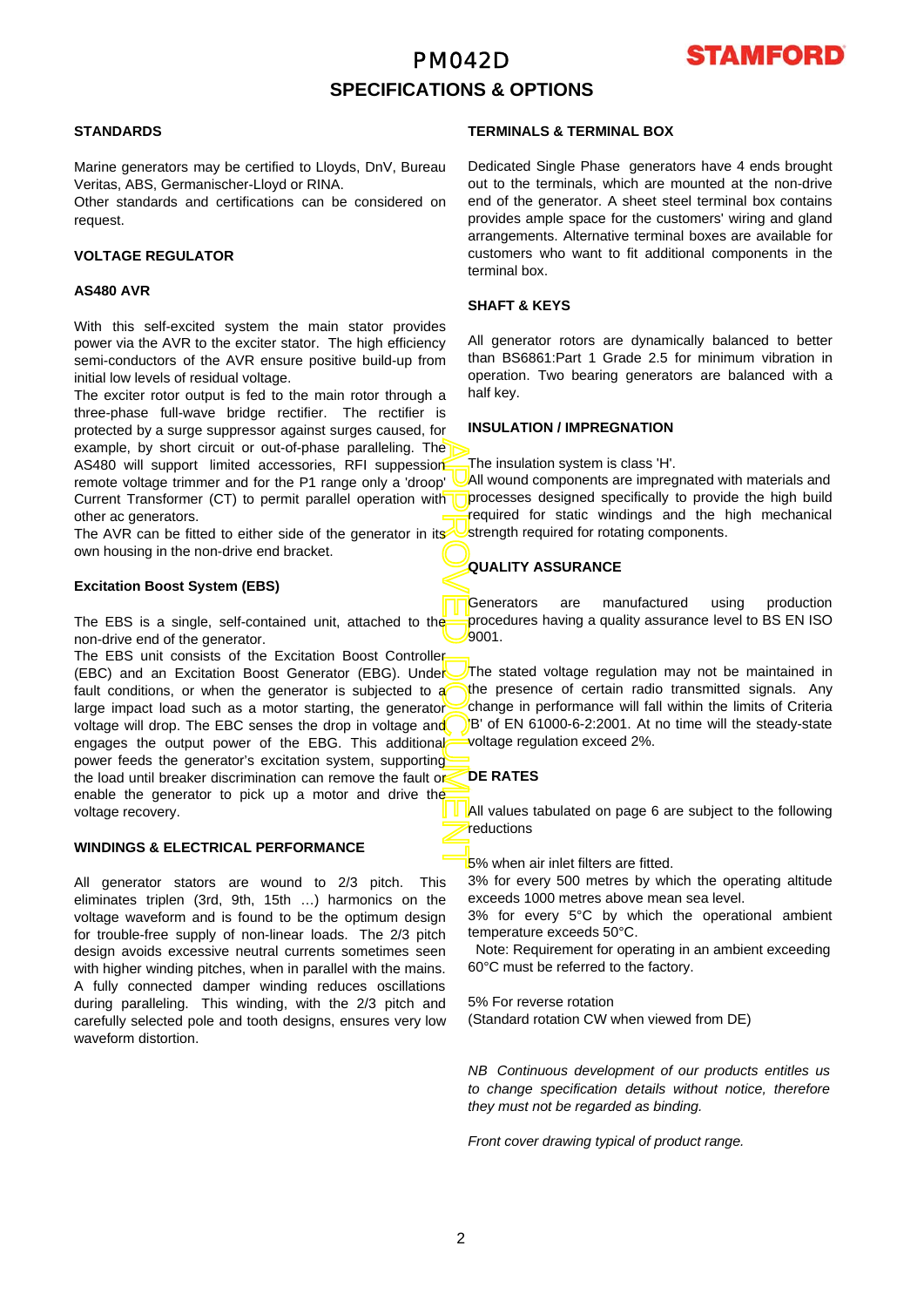## PM042D



## **WINDING 05**

| <b>CONTROL SYSTEM</b>                                                           | AS480 AVR WITH EXCITATION BOOST SYSTEM (EBS)    |            |                                   |                                                                                      |           |                         |  |  |  |  |
|---------------------------------------------------------------------------------|-------------------------------------------------|------------|-----------------------------------|--------------------------------------------------------------------------------------|-----------|-------------------------|--|--|--|--|
| <b>VOLTAGE REGULATION</b>                                                       | ± 1.0 %                                         |            |                                   |                                                                                      |           |                         |  |  |  |  |
| <b>SUSTAINED SHORT CIRCUIT</b>                                                  | REFER TO SHORT CIRCUIT DECREMENT CURVE (page 5) |            |                                   |                                                                                      |           |                         |  |  |  |  |
| <b>INSULATION SYSTEM</b>                                                        | <b>CLASS H</b>                                  |            |                                   |                                                                                      |           |                         |  |  |  |  |
| <b>PROTECTION</b>                                                               | IP <sub>23</sub>                                |            |                                   |                                                                                      |           |                         |  |  |  |  |
| <b>RATED POWER FACTOR</b>                                                       | 0.8                                             |            |                                   |                                                                                      |           |                         |  |  |  |  |
| <b>STATOR WINDING</b>                                                           | SINGLE LAYER CONCENTRIC                         |            |                                   |                                                                                      |           |                         |  |  |  |  |
| <b>WINDING PITCH</b>                                                            | <b>TWO THIRDS</b>                               |            |                                   |                                                                                      |           |                         |  |  |  |  |
| <b>WINDING LEADS</b>                                                            |                                                 | 4          |                                   |                                                                                      |           |                         |  |  |  |  |
| <b>STATOR WDG. RESISTANCE</b>                                                   |                                                 |            |                                   | 0.657 Ohms AT 22°C SERIES CONNECTED                                                  |           |                         |  |  |  |  |
| <b>ROTOR WDG. RESISTANCE</b>                                                    |                                                 |            | 0.798 Ohms at 22°C                |                                                                                      |           |                         |  |  |  |  |
| <b>EXCITER STATOR RESISTANCE</b>                                                |                                                 |            | 13.5 Ohms at 22°C                 |                                                                                      |           |                         |  |  |  |  |
| <b>EXCITER ROTOR RESISTANCE</b>                                                 |                                                 |            | 0.0479 Ohms PER PHASE AT 22°C     |                                                                                      |           |                         |  |  |  |  |
| <b>EBS STATOR RESISTANCE</b>                                                    |                                                 |            | 12.9 Ohms at 22°C                 |                                                                                      |           |                         |  |  |  |  |
| <b>R.F.I. SUPPRESSION</b>                                                       |                                                 |            |                                   | BS EN 61000-6-2 & BS EN 61000-6-4, VDE 0875G, VDE 0875N. refer to factory for others |           |                         |  |  |  |  |
| <b>WAVEFORM DISTORTION</b>                                                      |                                                 |            |                                   | NO LOAD < $1.5\%$ NON-DISTORTING LINEAR LOAD < $5.0\%$                               |           |                         |  |  |  |  |
| <b>MAXIMUM OVERSPEED</b>                                                        |                                                 |            | 4500 Rev/Min                      |                                                                                      |           |                         |  |  |  |  |
| <b>BEARING DRIVE END</b>                                                        |                                                 |            | BALL. 6309-2RS (ISO)              |                                                                                      |           |                         |  |  |  |  |
| BEARING NON-DRIVE END                                                           | BALL. 6306-2RS (ISO)                            |            |                                   |                                                                                      |           |                         |  |  |  |  |
|                                                                                 | 1 BEARING                                       |            |                                   |                                                                                      | 2 BEARING |                         |  |  |  |  |
|                                                                                 | WITH EBS                                        |            | <b>WITHOUT EBS</b>                | WITH EBS                                                                             |           | WITHOUT EBS             |  |  |  |  |
| <b>WEIGHT COMP. GENERATOR</b>                                                   | 76 kg                                           | <u>u u</u> | 74.3 kg                           | 79 kg                                                                                |           | 77.3 kg                 |  |  |  |  |
| <b>WEIGHT WOUND STATOR</b>                                                      | 29.3 kg                                         |            | 29.3 kg<br>29.3 kg                |                                                                                      | 29.3 kg   |                         |  |  |  |  |
| <b>WEIGHT WOUND ROTOR</b>                                                       | 22.46 kg                                        |            | 20.76 kg<br>23.52 kg              |                                                                                      | 21.82 kg  |                         |  |  |  |  |
| <b>WR<sup>2</sup> INERTIA</b>                                                   | 0.0582 kgm <sup>2</sup>                         |            | 0.0565 kgm <sup>2</sup>           | 0.0584 kgm <sup>2</sup>                                                              |           | 0.0567 kgm <sup>2</sup> |  |  |  |  |
| SHIPPING WEIGHTS in a crate                                                     | 90.3 kg<br>101 kg<br>92 kg                      |            |                                   |                                                                                      | 99.3 kg   |                         |  |  |  |  |
| <b>PACKING CRATE SIZE</b>                                                       | 71 x 51 x 67 $\frac{1}{2}$<br>71 x 51 x 67 (cm) |            |                                   |                                                                                      |           |                         |  |  |  |  |
| TELEPHONE INTERFERENCE                                                          | THF<2%<br><b>TIF&lt;50</b>                      |            |                                   |                                                                                      |           |                         |  |  |  |  |
| <b>COOLING AIR</b>                                                              |                                                 |            | 0.205 m <sup>3</sup> /sec 434 cfm |                                                                                      |           |                         |  |  |  |  |
| <b>VOLTAGE SERIES</b>                                                           | 220<br>230<br>240                               |            |                                   |                                                                                      |           |                         |  |  |  |  |
| <b>VOLTAGE PARALLEL</b>                                                         | 110                                             |            | 115                               |                                                                                      | 120       |                         |  |  |  |  |
| <b>KVA BASE RATING FOR REACTANCE</b><br><b>VALUES</b>                           | 7.4                                             |            | 7.4                               |                                                                                      | 7.4       |                         |  |  |  |  |
| Xd DIR. AXIS SYNCHRONOUS                                                        | 1.88                                            |            | 1.72                              |                                                                                      |           | 1.58                    |  |  |  |  |
| X'd DIR. AXIS TRANSIENT                                                         | 0.20<br>0.17<br>0.19                            |            |                                   |                                                                                      |           |                         |  |  |  |  |
| X"d DIR. AXIS SUBTRANSIENT                                                      | 0.12<br>0.11<br>0.11                            |            |                                   |                                                                                      |           |                         |  |  |  |  |
| Xq QUAD. AXIS REACTANCE                                                         | 0.94<br>0.86<br>0.79                            |            |                                   |                                                                                      |           |                         |  |  |  |  |
| X"q QUAD. AXIS SUBTRANSIENT                                                     | 0.21<br>0.19<br>0.18                            |            |                                   |                                                                                      |           |                         |  |  |  |  |
| XL LEAKAGE REACTANCE                                                            | 0.07<br>0.07<br>0.06                            |            |                                   |                                                                                      |           |                         |  |  |  |  |
| X <sub>2</sub> NEGATIVE SEQUENCE                                                | 0.18<br>0.15<br>0.17                            |            |                                   |                                                                                      |           |                         |  |  |  |  |
| X <sub>0</sub> ZERO SEQUENCE                                                    | 0.07<br>0.07<br>0.06                            |            |                                   |                                                                                      |           |                         |  |  |  |  |
| REACTANCES ARE SATURATED<br>VALUES ARE PER UNIT AT RATING AND VOLTAGE INDICATED |                                                 |            |                                   |                                                                                      |           |                         |  |  |  |  |
| T'd TRANSIENT TIME CONST.                                                       | 0.006 s                                         |            |                                   |                                                                                      |           |                         |  |  |  |  |
| T"d SUB-TRANSTIME CONST.                                                        | 0.002 s                                         |            |                                   |                                                                                      |           |                         |  |  |  |  |
| T'do O.C. FIELD TIME CONST.                                                     | 0.11 s                                          |            |                                   |                                                                                      |           |                         |  |  |  |  |
| Ta ARMATURE TIME CONST.                                                         | 0.004 s                                         |            |                                   |                                                                                      |           |                         |  |  |  |  |
| <b>SHORT CIRCUIT RATIO</b>                                                      | 1/Xd                                            |            |                                   |                                                                                      |           |                         |  |  |  |  |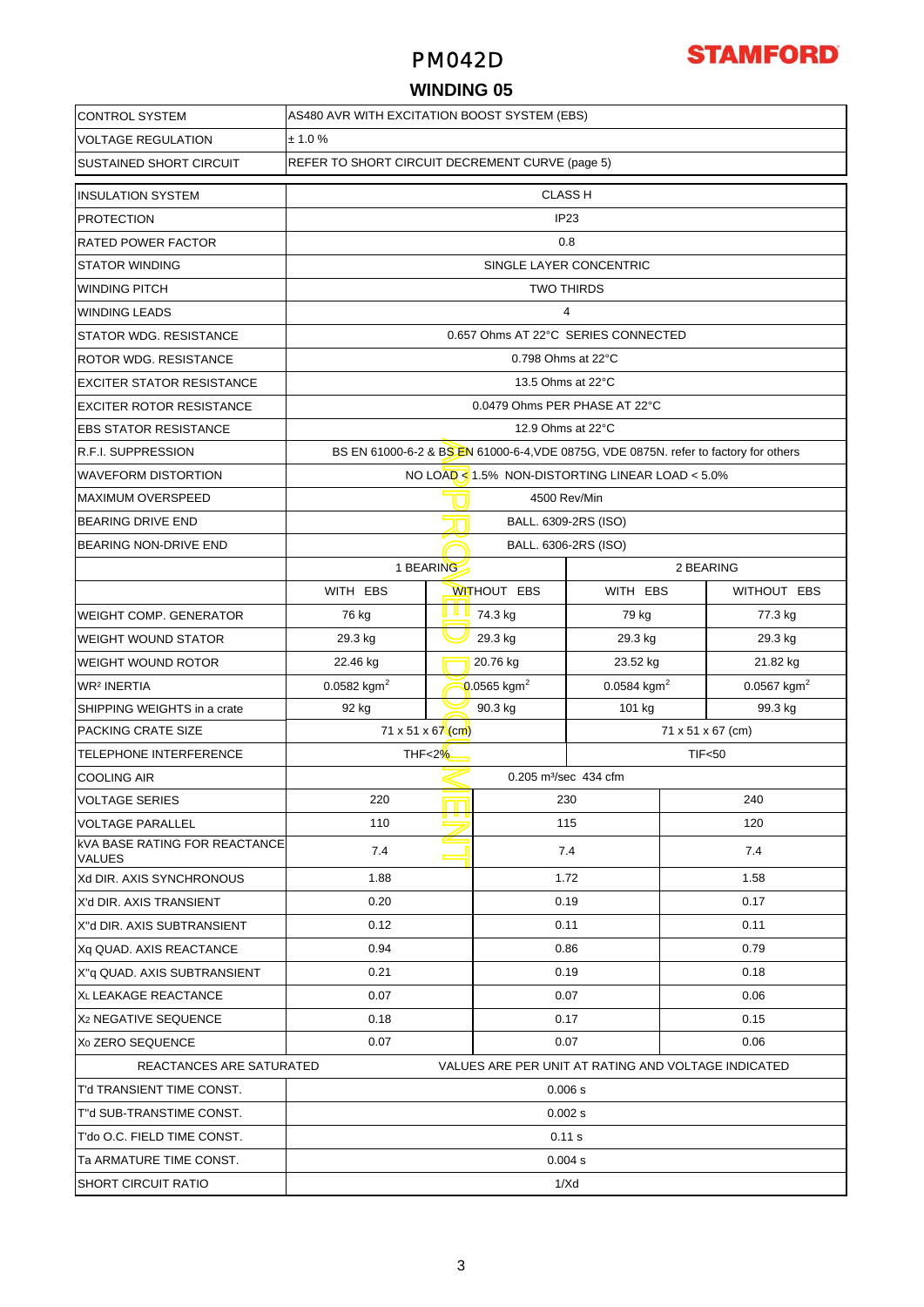

## PM042D

**Winding 05**



## **SINGLE PHASE EFFICIENCY CURVES**



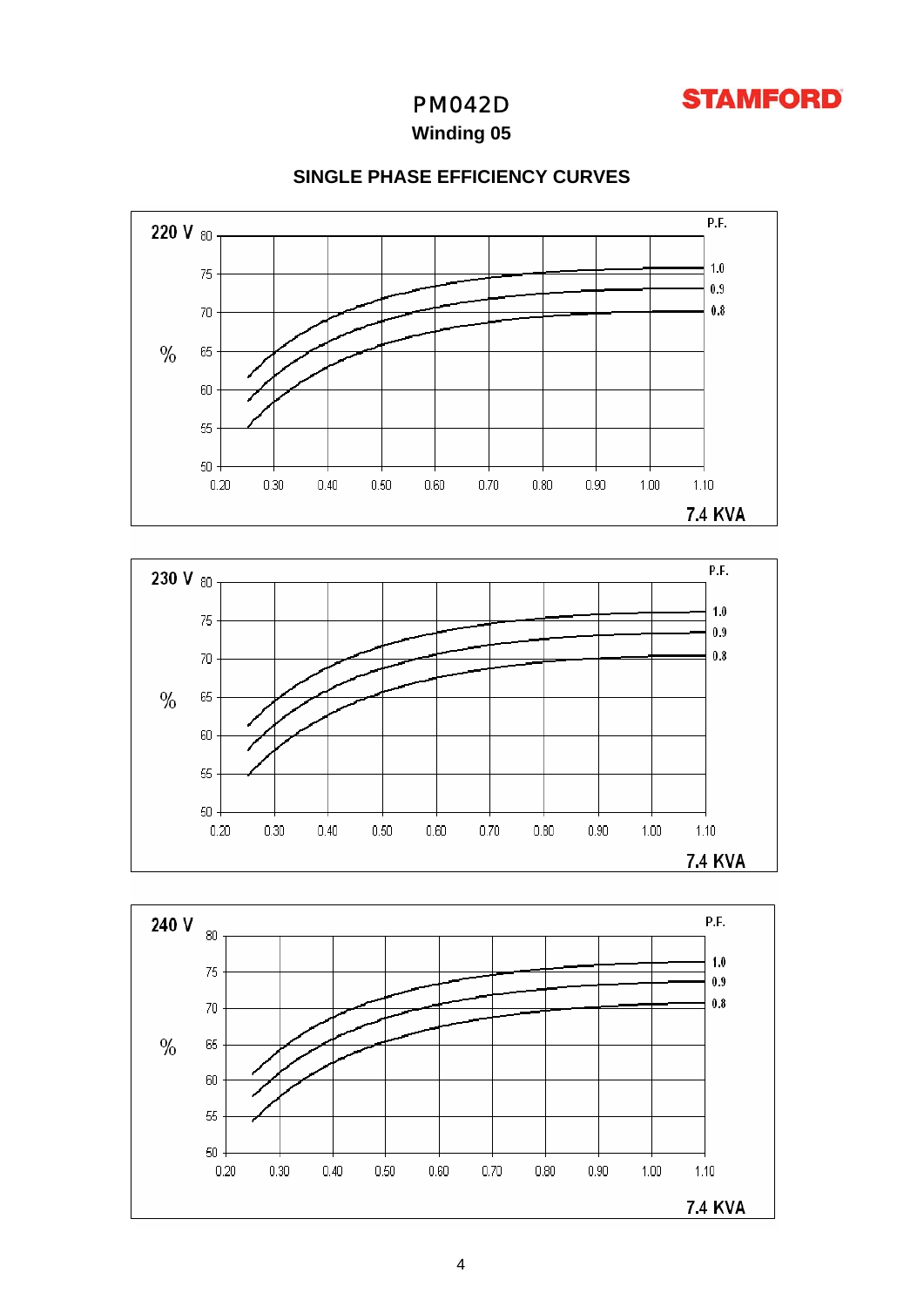**STAMFORD** 

PM042D **Winding 05 Locked Rotor Motor Startin g Curve**



**Short Circuit Decrement Curve. No-load Excitation at Rated Speed Based on series connection.**



Sustained Short Circuit = 153 Amps

#### **Note**

The following multiplication factors should be used to adjust the values from curve between time 0.001 seconds and the minimum current point in respect of nominal operating voltage :

| Voltage | Factor |
|---------|--------|
| 220V    | X 1.00 |
| 230V    | X 1.05 |
| 240V    | X 1 09 |

The sustained current value is constant irrespective of voltage level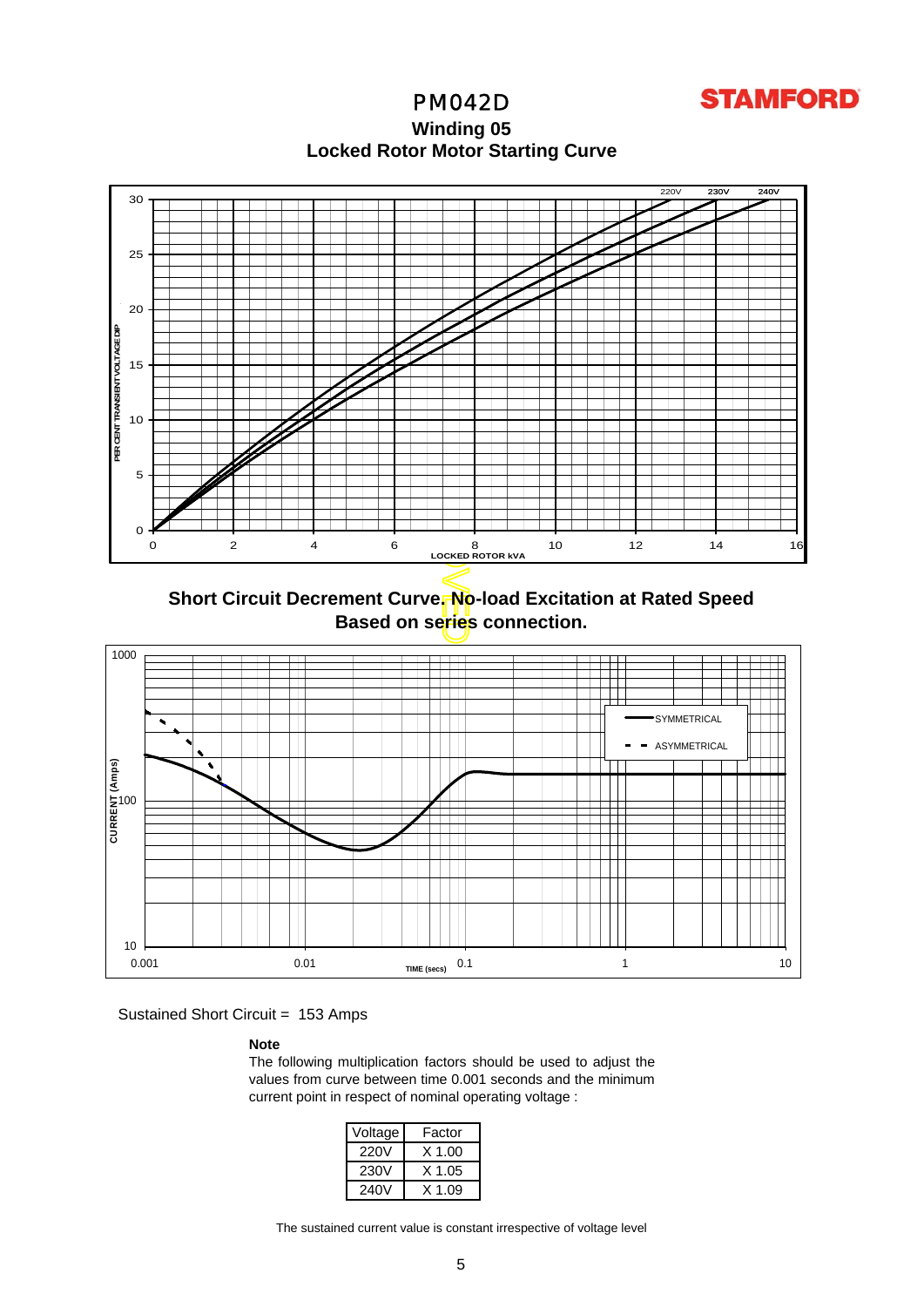## **STAMFORD**

## PM042D

## **Winding 05**

# **50**Hz **RATINGS**

|                   | Cont. $E - 65/50^{\circ}C$ |      | Cont. B - 70/50°C |      |      | Cont. F - 90/50°C |      |      | Cont. H - 110/50°C |      |      |      |
|-------------------|----------------------------|------|-------------------|------|------|-------------------|------|------|--------------------|------|------|------|
| Class - Temp Rise | 0.8 <sub>pf</sub>          |      | 0.8 <sub>pf</sub> |      |      | 0.8 <sub>pf</sub> |      |      | 0.8 <sub>pf</sub>  |      |      |      |
| Series (V)        | 220                        | 230  | 240               | 220  | 230  | 240               | 220  | 230  | 240                | 220  | 230  | 240  |
| Parallel (V)      | 110                        | 115  | 120               | 110  | 115  | 120               | 110  | 115  | 120                | 110  | 115  | 120  |
| <b>kVA</b>        | 5.7                        | 5.7  | 5.7               | 5.9  | 5.9  | 5.9               | 6.7  | 6.7  | 6.7                | 7.4  | 7.4  | 7.4  |
| kW                | 4.6                        | 4.6  | 4.6               | 4.7  | 4.7  | 4.7               | 5.4  | 5.4  | 5.4                | 5.9  | 5.9  | 5.9  |
| Efficiency (%)    | 69.3                       | 69.3 | 69.4              | 69.5 | 69.5 | 69.6              | 69.9 | 70.1 | 70.2               | 70.1 | 70.3 | 70.5 |
| kW Input          | 6.6                        | 6.6  | 6.6               | 6.8  | 6.8  | 6.8               | 7.7  | 7.7  | 7.7                | 8.4  | 8.4  | 8.4  |

| Class - Temp Rise         |         | Cont. E - 65/50°C |      | Cont. B-70/50°C   |                   | Cont. F - 90/50°C |                   |                                    | Cont. H - 110/50°C |                   |      |                  |
|---------------------------|---------|-------------------|------|-------------------|-------------------|-------------------|-------------------|------------------------------------|--------------------|-------------------|------|------------------|
|                           |         | 1.0 <sub>pf</sub> |      | 1.0 <sub>pf</sub> |                   |                   | 1.0 <sub>pf</sub> |                                    |                    | 1.0 <sub>pf</sub> |      |                  |
| Series (V)                | 220     | 230               | 240  | 220               | 230               | 240               | 220               | 230                                | 240                | 220               | 230  | 240              |
| Parallel (V)              | 110     | 115               | 120  | 110               | 115               | 120               | 110               | 115                                | 120                | 110               | 115  | 120              |
| kVA                       | 5.7     | 5.7               | 5.7  | 5.9               | 5.9               | 5.9               | 6.7               | 6.7                                | 6.7                | 7.4               | 7.4  | 7.4              |
| kW                        | 5.7     | 5.7               | 5.7  | 5.9               | 59                | 5.9               | 6.7               | 6.7                                | 6.7                | 7.4               | 7.4  | 7.4              |
| Efficiency (%)            | 75.0    | 75.1              | 75.2 | 75.2              | 75.3              | 75.4              | 75.6              | 75.8                               | 75.9               | 75.7              | 76.0 | 76.2             |
| kW Input                  | 7.6     | 7.6               | 7.6  | 7.8               | ⁄ای ا             | 7.8               | 8.9               | 8.8                                | 8.8                | 9.8               | 9.7  | 9.7              |
|                           |         |                   |      |                   | <b>DIMENSIONS</b> |                   |                   |                                    |                    |                   |      |                  |
|                           |         |                   |      |                   |                   |                   |                   |                                    |                    |                   |      |                  |
|                           |         |                   |      |                   |                   |                   |                   |                                    |                    |                   |      |                  |
| 446 WHEN FITTED WITH EBS- |         |                   |      |                   |                   |                   |                   | 541 (MAX) WHEN<br>FITTED WITH 'EBS |                    |                   |      |                  |
|                           |         |                   |      |                   |                   |                   |                   | - 457 (MAX) OVERALL<br>$-339,5$    |                    |                   |      |                  |
|                           |         | 电压阻器              |      |                   |                   |                   |                   |                                    |                    | $-65$             |      |                  |
|                           | 使用的     |                   |      |                   |                   |                   |                   |                                    |                    |                   |      | 42,018<br>42,009 |
|                           | meessal |                   |      |                   |                   | 220               |                   |                                    |                    |                   |      |                  |



**I-BRG APAPTOR** 

SAE

 $\overline{5}$ 

 $\sqrt{2}$ 

 $\emptyset$ "D"

 $361$ 

405

 $\frac{1}{45}$ 489

|     | COUPLING DISC |  |
|-----|---------------|--|
| SAE | " A N "       |  |
| 65  | 30.2          |  |
|     | 30.Z          |  |
|     |               |  |
| n   | 53.8          |  |
|     | 39.           |  |





 $-\frac{\cancel{0}42,018}{42,009}$ 



8-HOLES SPACED AS 12<br>8-Holes spaced as 12

| 2-BRG APAPTOR |     |  |  |  |  |
|---------------|-----|--|--|--|--|
| SAE           | "F" |  |  |  |  |
|               | 359 |  |  |  |  |
|               | 406 |  |  |  |  |
|               | 455 |  |  |  |  |
|               | 493 |  |  |  |  |